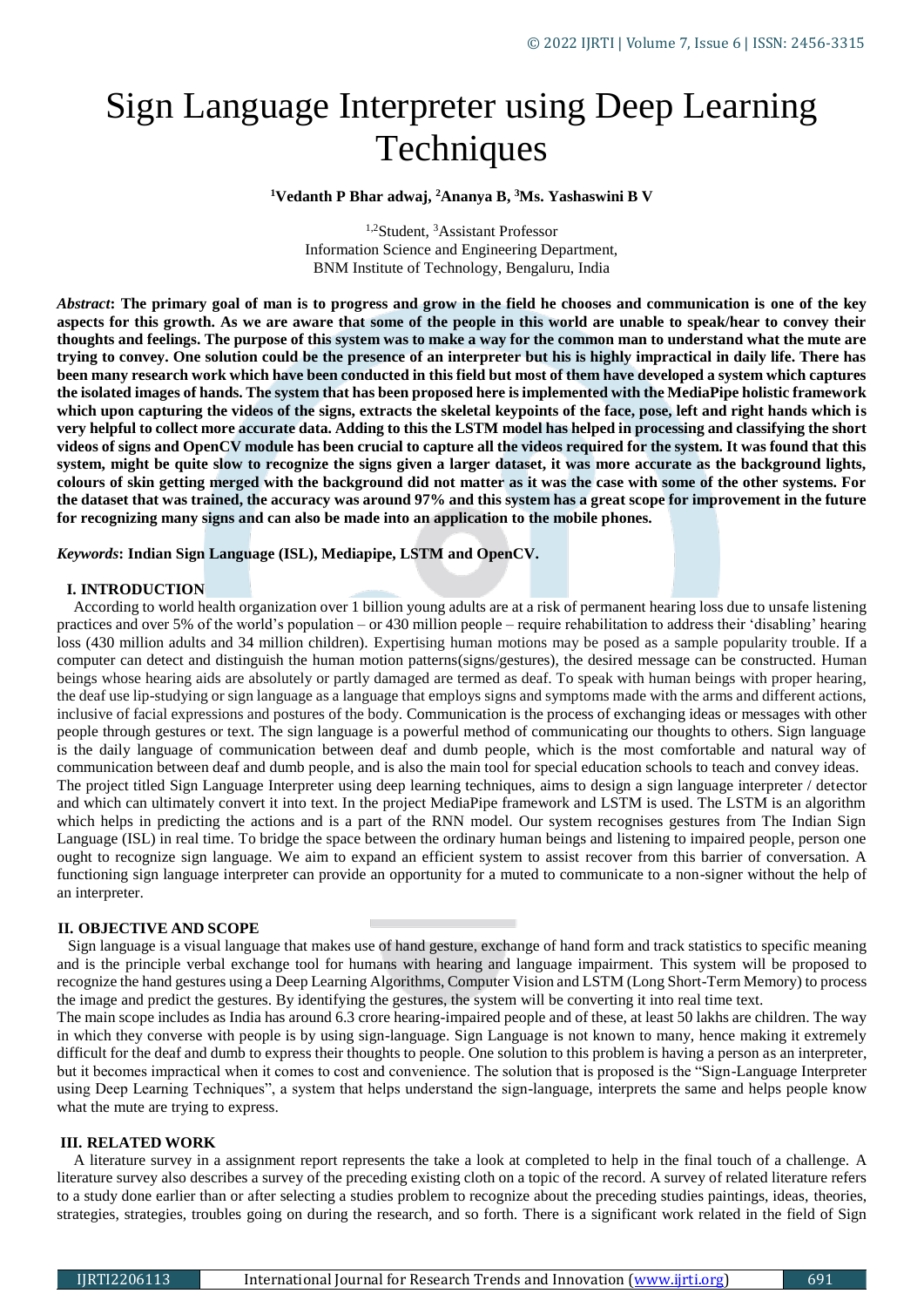Language Recognition. There are many different models built for recognizing the signs, with different methods such as using gloves or sensors, camera, motion accelerator which are used to recognize the movement of hands. A research work is done to build an efficient system that is robust than the rest. **Shaik Khadar Sharif.** *et. al.,* **[1]** proposed a system where CNN models were created for picture gathering, in which the model recognizes two-dimensional data addressing an image's pixels and concealing channels, in a strategy called highlight learning. This equal method can be applied to one-dimensional courses of action of data. An exceptionally new area that become attempting to triumph over the out-of-date problems is Human PC interactions which are accomplished with the aid of AI and profound gaining knowledge. **Mehreen Hurroo,** *et. al.,* **[2]** introduces a Sign Language recognition using American Sign Language. In this, the user must be able to capture images of the hand gesture using web camera and the system shall predict and display the name of the captured image. Used the HSV colour algorithm to detect the hand gesture and set the background to black. Usage of technique called Computer vision where the images undergo a series of processing steps. Also made use of CNN for training and to classify the images. **Shubhendu Apoorv,** *et. al.,* **[3]** proposed a system which was reliable communication interpretation program for interpreting Indian Sign Language and converting it to a reliable output. The task is carried out using photo processing and device mastering. Proposed project can find its applicability within the every day for communication, it may also work for gaining knowledge of various gestures in gesture based automatic structures. **Anshul Mittal,**  *et. al.,* **[4]** has proposed a modified LSTM model for continuous sequences of gestures or continuous SLR that recognizes a sequence of connected gestures. It is primarily based on splitting of continuous symptoms into sub-gadgets and modelling them with neural networks. The proposed machine has been examined with 942 signed sentences of Indian Sign Language (ISL). **Gautham Jayadeep,** *et. al.*, [5] the main goal of the proposed method is to design an ISL (Indian Sign Language) hand gesture motion translation tool for helping the deaf-mute community to convey their ideas by converting them to text format. Proposed technique recognizes human movements thinking about remoted dynamic Indian symptoms associated with the bank as a unique approach. They used a self-recorded ISL dataset for training the model for recognizing the gestures. Larger lengthened video gestures were taken and actions have been recognized from a sequence of video frames. **Siming He,** *et. al***., [6]** presented an approach for hand locating and sign language recognition of common sign language based on neural network, and the main research contents include: 1. A hand locating network based on the Faster R-CNN 2. A three-D CNN function extraction network and a sign language popularity framework based totally on lengthy- and short-time memory (LSTM). **Saurabh Kumbhar,** *et. al***., [7]** proposed a system for sign language recognition of alphabets and numbers based on CNN. The technique used is CNN because it increases the accuracy of the system by recognizing hidden patterns and correlation in raw data. **Yuancheng Ye,** *et. al***., [8]** proposed a novel hybrid model, 3D recurrent convolutional neural networks, to recognize American Sign Language (ASL) gestures and localize their temporal boundaries within continuous videos, by fusing multi-modality features. The proposed 3DRCNN model integrates 3D convolutional neural network and enhanced fully connected recurrent neural network, where 3DCNN learns multi-modality features from RGB, motion, and depth channels, and FCRNN captures the temporal data amongst quick video clips divided from the unique video. The existing systems were studied as a part of the literature survey and many things were learnt from them.

• Many systems use 2D or 3D images as the dataset and some even use depth sensors for extracting features from the gestures.

• Some systems are dependent on the contrasting colours of the skin and the background in order to different the hands from its background. These systems capture only the hand movements which needs to be recorded separately unlike the real-world use case. • Dataset used by many systems is limited to 26 or 36 classes. That is, 26 alphabets along with 10 digits, but these cannot be used for extensive purposes.

The above-mentioned points were some of the shortcomings of the systems existing currently and we hope to bring out a system which performs better than the existing ones.

# **IV. METHODOLOGY**

Live perception of simultaneous human pose, face landmarks, and hand tracking in real-time on any devices which can enable various modern life application such as gesture control and sign language recognition, augmented reality try-on and effects. MediaPipe already gives rapid and correct, but separate, answers for these tasks. Combining all of them in real-time into semantically constant cease-to-give up solution is a uniquely tough hassle requiring simultaneous inference of multiple, established neural networks. The MediaPipe Holistic pipeline integrates separate fashions for pose, face and hand additives, each of which can be optimized for their precise domain. The pipeline is carried out as a MediaPipe graph that uses a holistic landmark subgraph from the holistic landmark module and renders the use of a committed holistic renderer subgraph. The holistic landmark subgraph internally uses a pose landmark module, hand landmark module and face landmark module.



**Fig 1:** Glimpse of Mediapipe Feature Extraction of Hands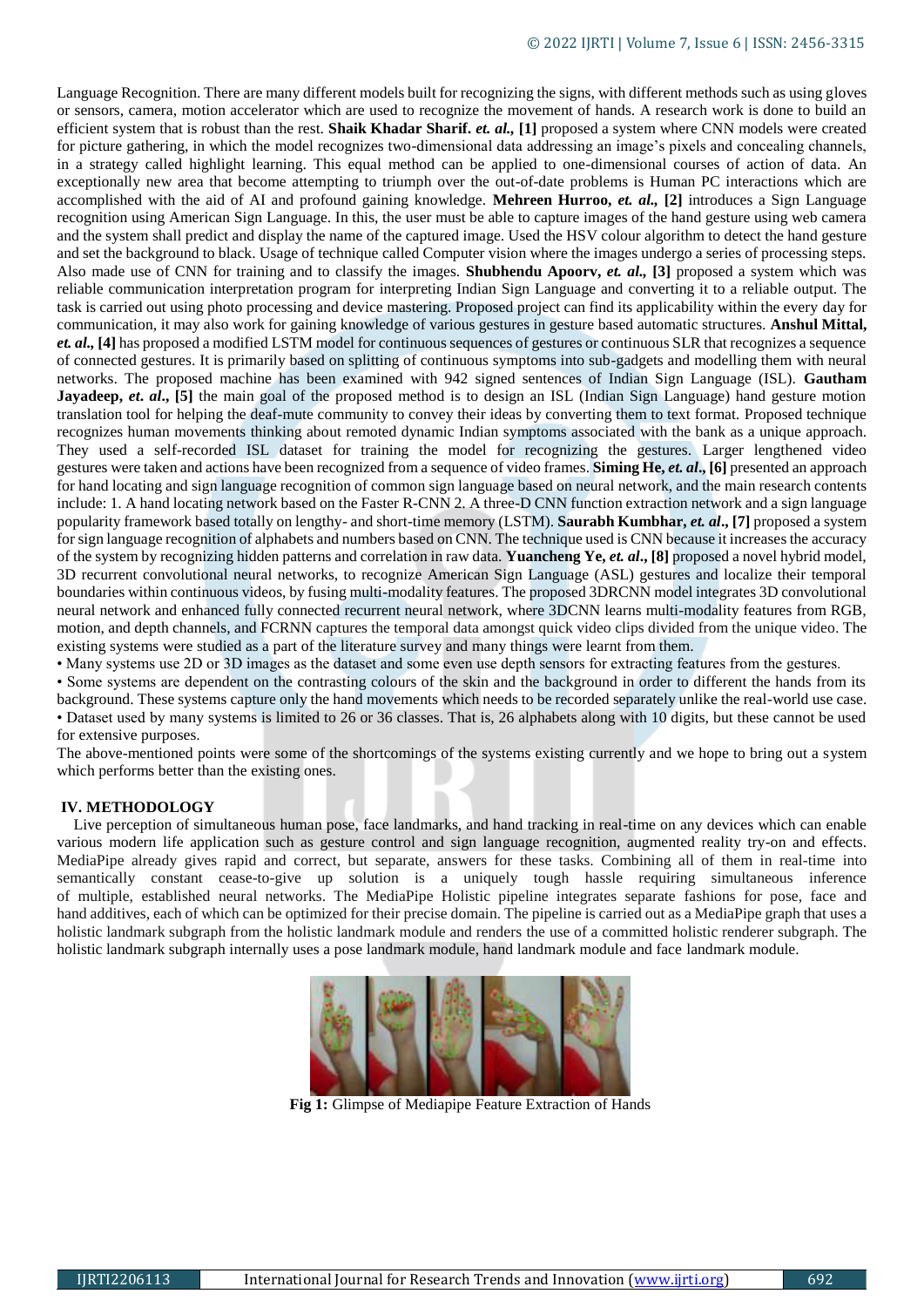

**Fig 2**: Mediapipe Feature Extraction of Face

LSTM also plays a major role in processing the data, long short-term memory (LSTM) is an artificial recurrent neural network (RNN) architecture used in the field of deep learning. Unlike standard feedforward neural networks, LSTM includes feedback connections. A commonplace LSTM unit consists of a cellular, an enter gate, an output gate and an overlook gate. A cellular remembers values over arbitrary time durations and the three gates adjust the go with the flow of records into and out of the cellular. LSTM networks are well-suited to classifying, processing and making predictions based on time series data, since there can be lags of unknown duration between important events in a time series. An RNN using LSTM units can be trained in a supervised fashion on set of training sequences, using an optimization algorithm like gradient descent combined with backpropagation through time to compute the gradients wanted throughout the optimization technique.

OpenCV i.e., computer vision is a process by which we can understand the images/videos how they are stored and also, how can we manipulate and retrieve data from them. OpenCV is the massive open-supply library for the computer imaginative and prescient, machine learning, and photo processing and now it performs a prime function in actual-time operation which could be very crucial in today's systems. To identify image pattern and its various features we use vector space and perform mathematical operations on these features.

# **V. IMPLEMENTATION**

The primary step of any proposed system is to collect the dataset. In many existing systems the data is collected using sensors or pre-recorded standard set of images as dataset. Whereas for our system, we made use of the web camera to record the signs. We first installed and imported six dependencies which are : TensorFlow, TensorFlow-gpu, OpenCV-python as it is an open computer vision library that enables us to work with the web cameras and makes it easier to build our feed and extracts the keypoints by accessing the web camera, then we make use of mediapipe holistic to extract the keypoints and saving it as frames, also imported scikit-learn (sklearn) for evaluation matrix as well as to leverage a training and testing split and finally, we used matplotlib which helps us to visualize images easier. The dataset is collected by recording signs/gesture in the form of very short videos which are converted to multiple frames. Then, keypoints are drawn which are then converted to numpy arrays. We collect keypoints for training and testing. The next step was data pre-processing wherein we label the data, later we go ahead and train our LSTM model for this we have used TensorFlow specifically keras. Predicting the designed model is the next step, in this we passed our test data and by giving the values it detects the right result. The next step is testing the model in real time where we test if the accuracy is good enough. If the accuracy is good then we stop, otherwise we again pre-process the data collected, train the LSTM model and lastly testing is done.



**Fig 3**: System Architecture

# *A. Dataset*

We have created a dataset of Indian Sign Language of 15 signs. As it's a video dataset we have collected 30 videos per action. Then each one of those video sequences are going to contain 30 frames of data. Each frame contains 1662 landmark values. There are basically four landmarks which are face, pose, lefthand and righthand. The data is being collected using a media pipe loop, as we loop through the actions and collect set of frames/videos. We developed a code to recognize the videos of the dataset when the gesture is positioned in at different distance/position from the camera. We used OpenCV in our project to capture the video frames and to save them in a prescribed path. Computer vision is a process by which we can understand the images and videos how they are stored and how we can manipulate and retrieve data from them. Computer vision is the base for Artificial Intelligence. By using OpenCV, we can process videos and images (videos in our case) to identify objects, faces, or even handwriting of a human, but in our system OpenCV identifies 4 landmarks as discussed above. When it's far incorporated with diverse libraries, which includes NumPy, python is able to process the OpenCV array structure for evaluation. The 15 basic signs that we have created are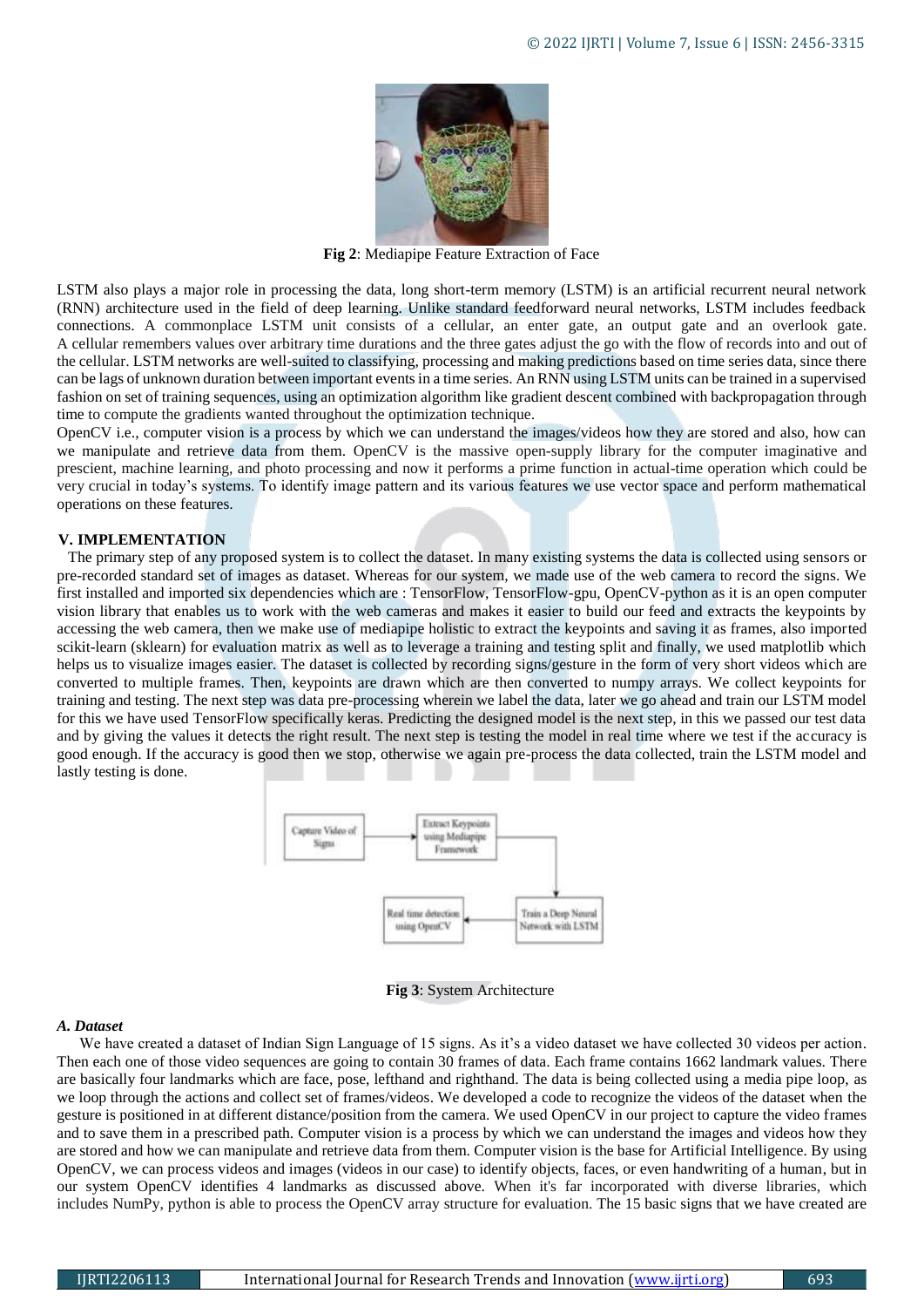'Hello', 'Namaste', 'Good', 'Thank You', 'India', 'Yes', 'No', 'Time', 'Food', 'Strong', 'What', 'Why', 'Face', 'Teacher' and 'Hearing'. All these basic words are recorded based on the Indian Sign Language (ISL) standards.

## *B. Extract Keypoints*

After detecting face, hand and pose landmarks we extract the keypoint values into a format and access the components to grab our face landmarks, left hand landmarks, right hand landmarks and pose landmarks. In order to extract the keypoints we first have concatenated into a numpy array, if there is no value in time, we just create a numpy zero array so that an array with the same shape we create the numpy array with value zero and later, going to substitute that in. In this section of our system design we extracted a set of landmarks for one of our keypoints, and after that we extract for each different landmark. Next step was to create a holder or placeholder array to find the length of a particular landmark.

#### *C. Data Preprocessing*

After collecting the keypoint sequences we pre-process the data and creating labels and features. To do that we imported a couple of additional dependencies specifically train test split from scikit learn, where it allows us to create a training and testing partition and also, we imported two categorical functions from keras utilities. After importing the train test split function allows us to partition our data into a training partition in a testing partition, ultimately it allows us to train on one partition and test it out on a different segment of our data and then the two categorical function is useful when we have to convert the data into one big encoded data. Next, we created a label map which is a label array or label dictionary to represent each one of our different actions, the dictionary contains the word (from the dataset) and each word in the dictionary is set to an id. These ids are used when the training and testing data are created, for achieving that we create a segment or a set of labels which represents those ids set to each word in the dictionary. Finally, we bring all of our data together and structuring it. We have previously collected all our different keypoint sequences which will be structured, there are 1662 values per sequence so, for this we create a big array which actually contains all our data. So effectively we end up having 90 arrays with 30 frames in each one of those arrays with 1662 values which represents our keypoints. After structuring we loop through each sequence of frames for processing the data. We have included 75% of the data for the training purpose and the remaining 25% for testing.

### *D. Train LSTM Model*

After data preprocessing and labelling, we went ahead and trained our LSTM (long short-term memory) model, for this we have used TensorFlow specifically Keras. In this part we import certain key dependencies such as sequential model, LSTM layer and dense layer. In which LSTM layer gives the temporal component to build our neural network and allows us to perform action detection. The primary activation function used for the LSTM layer is ReLu. And for the Dense Layer it was Softmax. The model was run for around one thousand epochs in order to get a better accuracy. This model is saved for future use and for better accuracy.

| 1 model.summary()                                                             |                 |         |
|-------------------------------------------------------------------------------|-----------------|---------|
| Model: "sequential 1"                                                         |                 |         |
| Layer (type)                                                                  | Output Shape    | Param # |
| Istm 3 (LSTM)                                                                 | (None, 30, 64)  | 442112  |
| Istm 4 (LSTM)                                                                 | (None, 30, 128) | 98816   |
| 1stm 5 (LSTM)                                                                 | (None, 64)      | 49408   |
| dense 3 (Dense)                                                               | (None, 64)      | 4160    |
| dense 4 (Dense)                                                               | (None, 32)      | 2080    |
| dense 5 (Dense)                                                               | (None, 15)      | 495     |
| Total params: 597,071<br>Trainable params: 597,071<br>Non-trainable params: 0 |                 |         |

#### **Fig 4**: Model Summary

Fig 4. Describes the model summary with total parameters, trainable parameters and non-trainable parameters.

### *E. Real Time Detection*

The model which was saved to the hard-disk is loaded. Then, using OpenCV we test the model by capturing the signs in realtime. The mediapipe points are drawn and are compared to the model that is already saved and the closest match is found which is displayed as text. In this part we have created two detection variables which are sequence and sentence. Sequence will collect our 30 frames in order to be able to generate a prediction. As we loop through the frame using OpenCV we will be appending the sequence and once we get the 30 frames, we pass it to the prediction algorithm to start our predictions. Whereas, sentence variable helps us to concatenate the history of detection together. This will help us to create a sentence by combining multiple words.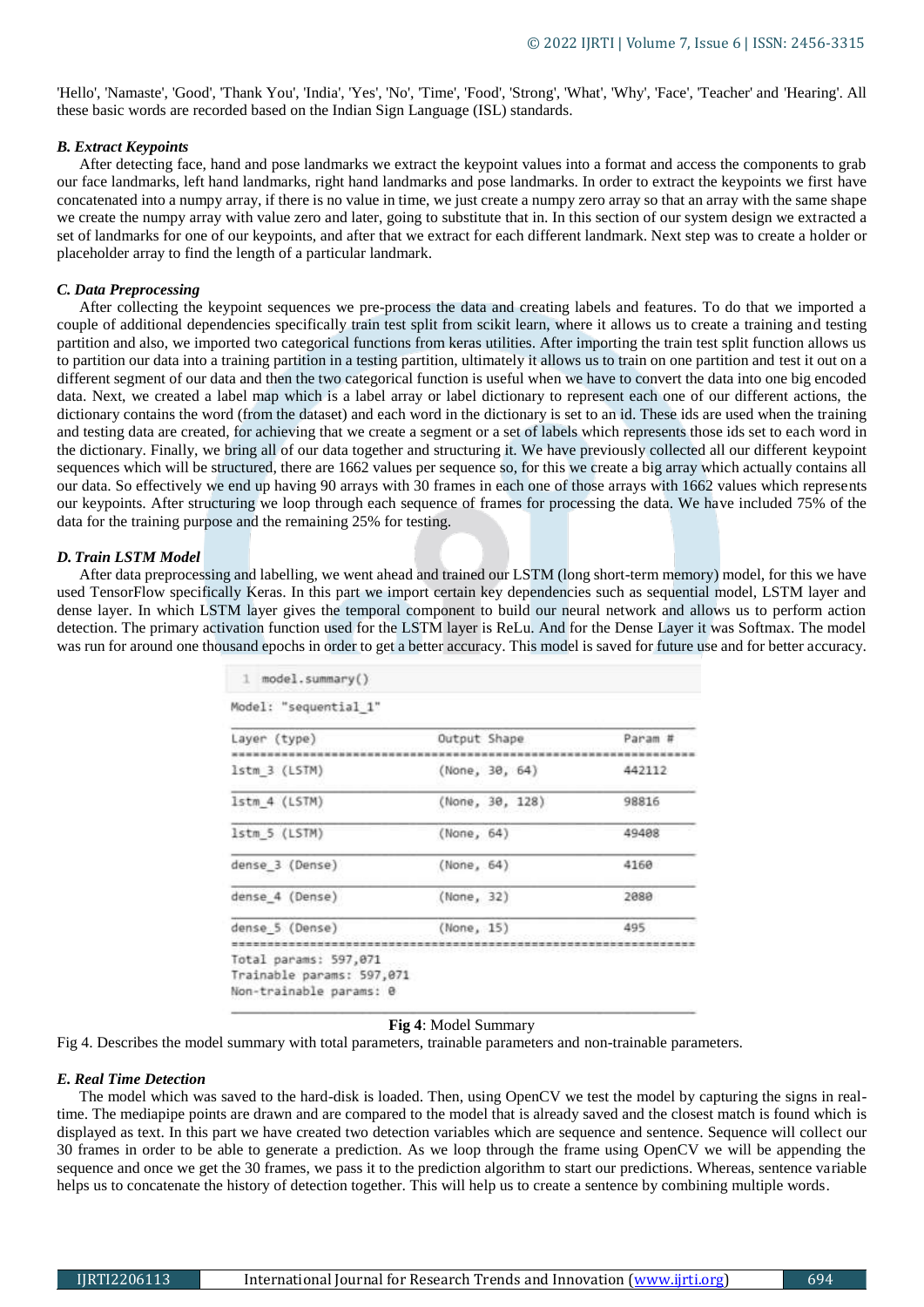# **VI. RESULTS AND DISCUSSION**

We have got the following results after implementing the code by providing the real-time input to the built model. We developed a model by applying deep learning approach that is used to translate the videos which are recorded that include face, left hand, right hand and pose to text. We have designed a simple user-friendly GUI, that would help user to operate for translating/communicate with one another. We faced a major challenge of having small dataset consisting Indian Sign Language, as it required high computing power. Our proposed model achieved an accuracy of around 97%. Used modules such as cv2 and TensorFlow. Implementation is done with the help of specific functions such as LSTM, OpenCV and Mediapipe. As discussed, earlier Mediapipe played a major role in processing time series data like video and LSTM helped in building the neural network and performed action detection. We were able to achieve a good accuracy and through video dataset we got a chance to make our sign language interpreter clear and high in functioning. Compared to few previous research work which we had studied, it was observed that image dataset was used which was limited and they also came across limitation of being dependent on the contrasting colours of the skin and background in order to differentiate the hands from its surrounding. Some of these systems captured only the hand movements which required to record it separately unlike the real-world use case. But through our proposed system we were capable of recording the videos without having any limitation of the background and colours of the skin. We were also able to capture some of the facial expressions which had an impact on the signs. The system that has been developed gives the output as a text and it is appended at the end of each word/sign. Hence, the last word that appears is the sign that is being depicted.



#### **VII. CONCLUSION**

The main objective of our proposed system is to bridge the communication gap between the mute and normal person. We achieved this objective by building a Sign Language Interpreter using deep learning techniques having Indian Sign Language as the data. Our application is beneficial to a certain section of the society. As most people are unable to understand what mute are trying to convey, our proposed system converts the video dataset to real time text through a web camera which is helpful for the mute and the common people to communicate. Limitations from our study is to implement with large dataset, it requires high end systems for processing which are quite expensive.

## **VIII. FUTURE SCOPE**

In the implementation of the project LSTM and dense layers were used, in which LSTM layer gives the temporal component to build our neural network and allowed us to perform action detection. Sequential model was also imported as key dependency. TensorFlow was used that allows neural networks to go hand in hand, which is predominantly used for prediction and classification of the sample data fed into the model or the network. We collected dataset of 15 words, which is a video dataset recorded through